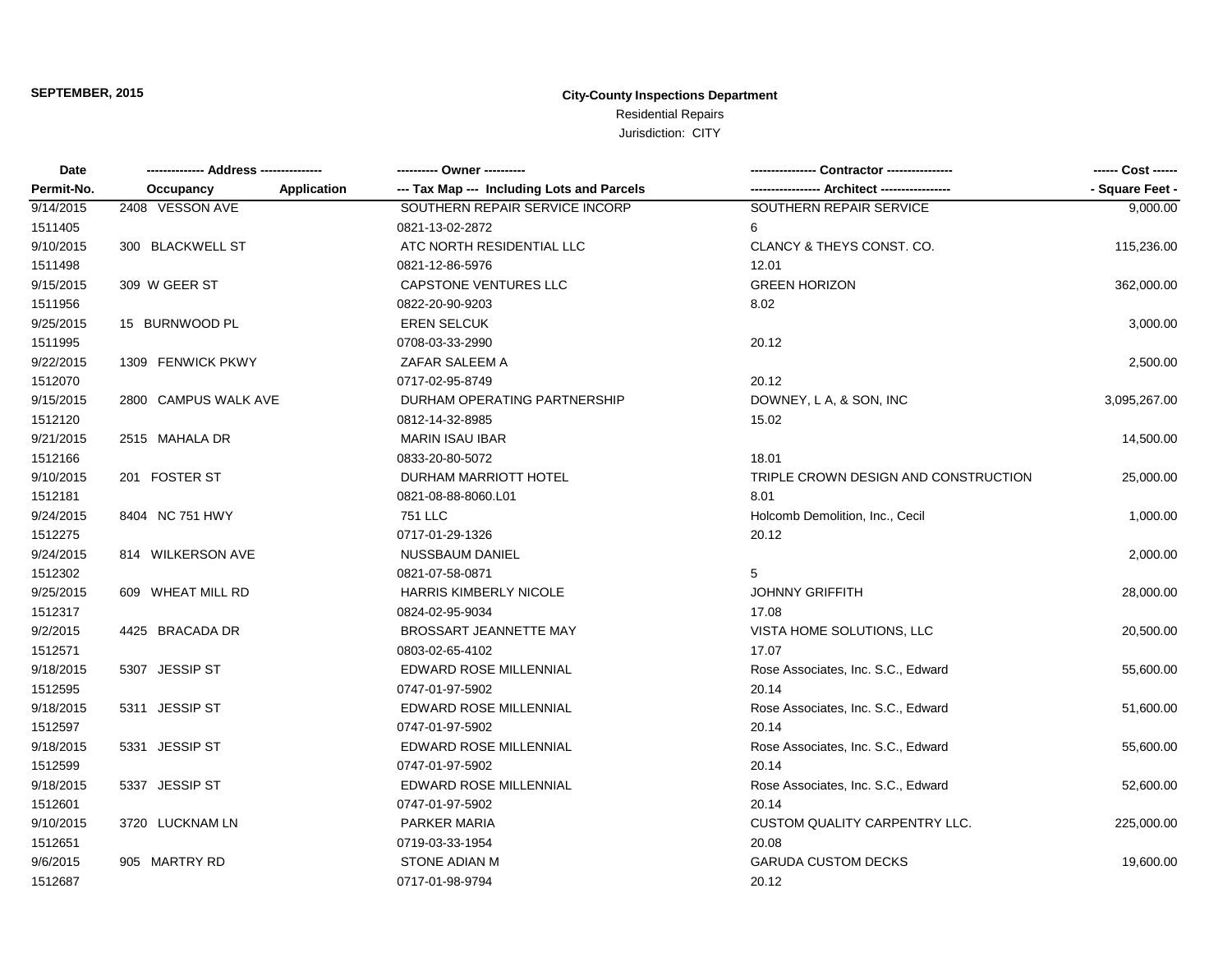| Permit-No.<br>--- Tax Map --- Including Lots and Parcels<br>- Square Feet -<br><b>Application</b><br>Occupancy<br>311 E PILOT ST<br>9/10/2015<br>LIBBUS BISHARAH<br>Finley, Lionel Nathaniel, Jr.<br>48,000.00<br>13.04<br>1512824<br>0820-11-67-9030<br>9/1/2015<br>2122 SPRUNT AVE<br>CARRAWAY CANDACE<br>CUSTOM QUALITY CARPENTRY LLC.<br>56,296.25<br>4.01<br>0822-09-16-6808<br>1512927<br>9/21/2015<br>2437 TRYON RD<br><b>SPITZER CRAIG</b><br>KENNEDY BUILDING CO INC<br>1,208,086.00<br>1512945<br>0811-13-03-5077<br>20.17<br>9/10/2015<br>3106 BROOMSEDGE WAY<br><b>KEARNEY TERRANCE J</b><br>31,500.00<br>17.07<br>1512947<br>0814-03-32-9662<br>9/21/2015<br>2310 CARDINAL DR<br><b>BUNTIN LORI KIM</b><br>Jorge Garcia<br>5,000.00<br>1512978<br>0719-02-66-8351<br>20.07<br>9/14/2015<br>813 SOUTH BEND DR<br><b>MCINTOSH MICHAEL T</b><br>23,000.00<br>20.12<br>1512979<br>0717-02-55-9728<br>9/24/2015<br>1413 NC 54 HWY<br>MAYDAY ASSOC<br>GRIFFIN, D.H., WRECKING<br>1,000.00<br>1513001<br>0728-04-54-7507<br>20.14<br>9/10/2015<br>1 STRAWBERRY RIDGE LN<br><b>MEENEGHAN MATTHEW R</b><br>TAYLOR, JAMES A.<br>5,000.00<br>1513002<br>20.11<br>0719-04-60-1154<br>9/14/2015<br>1706 AUTUMN RIDGE DR<br>SENH STELLA LIN<br>3 Brothers Building LLC<br>9,000.00<br>1513007<br>0815-04-70-0384<br>16.04<br>9/1/2015<br>2813 MCDOWELL RD<br>ALBERTS SUSAN C<br>THE MAPLEWOOD BUILDING CO., LLC.<br>10,000.00<br>1513008<br>0811-19-60-6593<br>20.17<br>9/1/2015<br>6 EASTWIND PL<br><b>SUFFERN EDWARD S</b><br>3,000.00<br>1513009<br>0708-04-53-1336<br>20.12<br>9/21/2015<br>317 HARDWICK DR<br>PERRY JOHN W<br>5,000.00<br>20.12<br>1513012<br>0728-03-14-3672<br>9/17/2015<br>711 MALLARD AVE<br>J MURPHY PROPERTIES LLC<br>27,000.00<br>9<br>1513024<br>0831-06-28-6047<br>9/1/2015<br>CHUMLEY JASON M<br>1213 BERKELEY ST<br>5,000.00<br>3.01<br>1513028<br>0822-10-45-8491<br>9/3/2015<br>3506 STONEGATE DR<br>MILLER RODNEY DWIGHT<br><b>Artisan Quality Builders</b><br>28,850.00<br>0801-04-53-0049<br>20.17<br>1513041<br>THE DECK-XPERTS<br>9/1/2015<br>702 WINDCREST RD<br>CALL ALAN DOUGLAS<br>13,000.00<br>0728-01-26-0908<br>20.12<br>1513050<br>9/10/2015<br>3610 HATHAWAY RD<br><b>BRINEGAR BRAD W &amp;</b><br><b>CREATIVE OF GREENSBORO</b><br>85,250.00<br>1513051<br>0810-19-70-1386<br>20.08<br>FROEHLICH JOHN J<br>9/22/2015<br>911 EXUM ST<br>SIMPLIFIED CONSTRUCTION LLC<br>80,000.00<br>1513069<br>0821-06-47-1809<br>5 | Date | ---------- Owner ---------- | ------ Cost ------ |
|--------------------------------------------------------------------------------------------------------------------------------------------------------------------------------------------------------------------------------------------------------------------------------------------------------------------------------------------------------------------------------------------------------------------------------------------------------------------------------------------------------------------------------------------------------------------------------------------------------------------------------------------------------------------------------------------------------------------------------------------------------------------------------------------------------------------------------------------------------------------------------------------------------------------------------------------------------------------------------------------------------------------------------------------------------------------------------------------------------------------------------------------------------------------------------------------------------------------------------------------------------------------------------------------------------------------------------------------------------------------------------------------------------------------------------------------------------------------------------------------------------------------------------------------------------------------------------------------------------------------------------------------------------------------------------------------------------------------------------------------------------------------------------------------------------------------------------------------------------------------------------------------------------------------------------------------------------------------------------------------------------------------------------------------------------------------------------------------------------------------------------------------------------------------------------------------------------------------------------------------------------------------------------------------------------------------------------------------------------------------------------------------------------------------------------------------------------------------|------|-----------------------------|--------------------|
|                                                                                                                                                                                                                                                                                                                                                                                                                                                                                                                                                                                                                                                                                                                                                                                                                                                                                                                                                                                                                                                                                                                                                                                                                                                                                                                                                                                                                                                                                                                                                                                                                                                                                                                                                                                                                                                                                                                                                                                                                                                                                                                                                                                                                                                                                                                                                                                                                                                                    |      |                             |                    |
|                                                                                                                                                                                                                                                                                                                                                                                                                                                                                                                                                                                                                                                                                                                                                                                                                                                                                                                                                                                                                                                                                                                                                                                                                                                                                                                                                                                                                                                                                                                                                                                                                                                                                                                                                                                                                                                                                                                                                                                                                                                                                                                                                                                                                                                                                                                                                                                                                                                                    |      |                             |                    |
|                                                                                                                                                                                                                                                                                                                                                                                                                                                                                                                                                                                                                                                                                                                                                                                                                                                                                                                                                                                                                                                                                                                                                                                                                                                                                                                                                                                                                                                                                                                                                                                                                                                                                                                                                                                                                                                                                                                                                                                                                                                                                                                                                                                                                                                                                                                                                                                                                                                                    |      |                             |                    |
|                                                                                                                                                                                                                                                                                                                                                                                                                                                                                                                                                                                                                                                                                                                                                                                                                                                                                                                                                                                                                                                                                                                                                                                                                                                                                                                                                                                                                                                                                                                                                                                                                                                                                                                                                                                                                                                                                                                                                                                                                                                                                                                                                                                                                                                                                                                                                                                                                                                                    |      |                             |                    |
|                                                                                                                                                                                                                                                                                                                                                                                                                                                                                                                                                                                                                                                                                                                                                                                                                                                                                                                                                                                                                                                                                                                                                                                                                                                                                                                                                                                                                                                                                                                                                                                                                                                                                                                                                                                                                                                                                                                                                                                                                                                                                                                                                                                                                                                                                                                                                                                                                                                                    |      |                             |                    |
|                                                                                                                                                                                                                                                                                                                                                                                                                                                                                                                                                                                                                                                                                                                                                                                                                                                                                                                                                                                                                                                                                                                                                                                                                                                                                                                                                                                                                                                                                                                                                                                                                                                                                                                                                                                                                                                                                                                                                                                                                                                                                                                                                                                                                                                                                                                                                                                                                                                                    |      |                             |                    |
|                                                                                                                                                                                                                                                                                                                                                                                                                                                                                                                                                                                                                                                                                                                                                                                                                                                                                                                                                                                                                                                                                                                                                                                                                                                                                                                                                                                                                                                                                                                                                                                                                                                                                                                                                                                                                                                                                                                                                                                                                                                                                                                                                                                                                                                                                                                                                                                                                                                                    |      |                             |                    |
|                                                                                                                                                                                                                                                                                                                                                                                                                                                                                                                                                                                                                                                                                                                                                                                                                                                                                                                                                                                                                                                                                                                                                                                                                                                                                                                                                                                                                                                                                                                                                                                                                                                                                                                                                                                                                                                                                                                                                                                                                                                                                                                                                                                                                                                                                                                                                                                                                                                                    |      |                             |                    |
|                                                                                                                                                                                                                                                                                                                                                                                                                                                                                                                                                                                                                                                                                                                                                                                                                                                                                                                                                                                                                                                                                                                                                                                                                                                                                                                                                                                                                                                                                                                                                                                                                                                                                                                                                                                                                                                                                                                                                                                                                                                                                                                                                                                                                                                                                                                                                                                                                                                                    |      |                             |                    |
|                                                                                                                                                                                                                                                                                                                                                                                                                                                                                                                                                                                                                                                                                                                                                                                                                                                                                                                                                                                                                                                                                                                                                                                                                                                                                                                                                                                                                                                                                                                                                                                                                                                                                                                                                                                                                                                                                                                                                                                                                                                                                                                                                                                                                                                                                                                                                                                                                                                                    |      |                             |                    |
|                                                                                                                                                                                                                                                                                                                                                                                                                                                                                                                                                                                                                                                                                                                                                                                                                                                                                                                                                                                                                                                                                                                                                                                                                                                                                                                                                                                                                                                                                                                                                                                                                                                                                                                                                                                                                                                                                                                                                                                                                                                                                                                                                                                                                                                                                                                                                                                                                                                                    |      |                             |                    |
|                                                                                                                                                                                                                                                                                                                                                                                                                                                                                                                                                                                                                                                                                                                                                                                                                                                                                                                                                                                                                                                                                                                                                                                                                                                                                                                                                                                                                                                                                                                                                                                                                                                                                                                                                                                                                                                                                                                                                                                                                                                                                                                                                                                                                                                                                                                                                                                                                                                                    |      |                             |                    |
|                                                                                                                                                                                                                                                                                                                                                                                                                                                                                                                                                                                                                                                                                                                                                                                                                                                                                                                                                                                                                                                                                                                                                                                                                                                                                                                                                                                                                                                                                                                                                                                                                                                                                                                                                                                                                                                                                                                                                                                                                                                                                                                                                                                                                                                                                                                                                                                                                                                                    |      |                             |                    |
|                                                                                                                                                                                                                                                                                                                                                                                                                                                                                                                                                                                                                                                                                                                                                                                                                                                                                                                                                                                                                                                                                                                                                                                                                                                                                                                                                                                                                                                                                                                                                                                                                                                                                                                                                                                                                                                                                                                                                                                                                                                                                                                                                                                                                                                                                                                                                                                                                                                                    |      |                             |                    |
|                                                                                                                                                                                                                                                                                                                                                                                                                                                                                                                                                                                                                                                                                                                                                                                                                                                                                                                                                                                                                                                                                                                                                                                                                                                                                                                                                                                                                                                                                                                                                                                                                                                                                                                                                                                                                                                                                                                                                                                                                                                                                                                                                                                                                                                                                                                                                                                                                                                                    |      |                             |                    |
|                                                                                                                                                                                                                                                                                                                                                                                                                                                                                                                                                                                                                                                                                                                                                                                                                                                                                                                                                                                                                                                                                                                                                                                                                                                                                                                                                                                                                                                                                                                                                                                                                                                                                                                                                                                                                                                                                                                                                                                                                                                                                                                                                                                                                                                                                                                                                                                                                                                                    |      |                             |                    |
|                                                                                                                                                                                                                                                                                                                                                                                                                                                                                                                                                                                                                                                                                                                                                                                                                                                                                                                                                                                                                                                                                                                                                                                                                                                                                                                                                                                                                                                                                                                                                                                                                                                                                                                                                                                                                                                                                                                                                                                                                                                                                                                                                                                                                                                                                                                                                                                                                                                                    |      |                             |                    |
|                                                                                                                                                                                                                                                                                                                                                                                                                                                                                                                                                                                                                                                                                                                                                                                                                                                                                                                                                                                                                                                                                                                                                                                                                                                                                                                                                                                                                                                                                                                                                                                                                                                                                                                                                                                                                                                                                                                                                                                                                                                                                                                                                                                                                                                                                                                                                                                                                                                                    |      |                             |                    |
|                                                                                                                                                                                                                                                                                                                                                                                                                                                                                                                                                                                                                                                                                                                                                                                                                                                                                                                                                                                                                                                                                                                                                                                                                                                                                                                                                                                                                                                                                                                                                                                                                                                                                                                                                                                                                                                                                                                                                                                                                                                                                                                                                                                                                                                                                                                                                                                                                                                                    |      |                             |                    |
|                                                                                                                                                                                                                                                                                                                                                                                                                                                                                                                                                                                                                                                                                                                                                                                                                                                                                                                                                                                                                                                                                                                                                                                                                                                                                                                                                                                                                                                                                                                                                                                                                                                                                                                                                                                                                                                                                                                                                                                                                                                                                                                                                                                                                                                                                                                                                                                                                                                                    |      |                             |                    |
|                                                                                                                                                                                                                                                                                                                                                                                                                                                                                                                                                                                                                                                                                                                                                                                                                                                                                                                                                                                                                                                                                                                                                                                                                                                                                                                                                                                                                                                                                                                                                                                                                                                                                                                                                                                                                                                                                                                                                                                                                                                                                                                                                                                                                                                                                                                                                                                                                                                                    |      |                             |                    |
|                                                                                                                                                                                                                                                                                                                                                                                                                                                                                                                                                                                                                                                                                                                                                                                                                                                                                                                                                                                                                                                                                                                                                                                                                                                                                                                                                                                                                                                                                                                                                                                                                                                                                                                                                                                                                                                                                                                                                                                                                                                                                                                                                                                                                                                                                                                                                                                                                                                                    |      |                             |                    |
|                                                                                                                                                                                                                                                                                                                                                                                                                                                                                                                                                                                                                                                                                                                                                                                                                                                                                                                                                                                                                                                                                                                                                                                                                                                                                                                                                                                                                                                                                                                                                                                                                                                                                                                                                                                                                                                                                                                                                                                                                                                                                                                                                                                                                                                                                                                                                                                                                                                                    |      |                             |                    |
|                                                                                                                                                                                                                                                                                                                                                                                                                                                                                                                                                                                                                                                                                                                                                                                                                                                                                                                                                                                                                                                                                                                                                                                                                                                                                                                                                                                                                                                                                                                                                                                                                                                                                                                                                                                                                                                                                                                                                                                                                                                                                                                                                                                                                                                                                                                                                                                                                                                                    |      |                             |                    |
|                                                                                                                                                                                                                                                                                                                                                                                                                                                                                                                                                                                                                                                                                                                                                                                                                                                                                                                                                                                                                                                                                                                                                                                                                                                                                                                                                                                                                                                                                                                                                                                                                                                                                                                                                                                                                                                                                                                                                                                                                                                                                                                                                                                                                                                                                                                                                                                                                                                                    |      |                             |                    |
|                                                                                                                                                                                                                                                                                                                                                                                                                                                                                                                                                                                                                                                                                                                                                                                                                                                                                                                                                                                                                                                                                                                                                                                                                                                                                                                                                                                                                                                                                                                                                                                                                                                                                                                                                                                                                                                                                                                                                                                                                                                                                                                                                                                                                                                                                                                                                                                                                                                                    |      |                             |                    |
|                                                                                                                                                                                                                                                                                                                                                                                                                                                                                                                                                                                                                                                                                                                                                                                                                                                                                                                                                                                                                                                                                                                                                                                                                                                                                                                                                                                                                                                                                                                                                                                                                                                                                                                                                                                                                                                                                                                                                                                                                                                                                                                                                                                                                                                                                                                                                                                                                                                                    |      |                             |                    |
|                                                                                                                                                                                                                                                                                                                                                                                                                                                                                                                                                                                                                                                                                                                                                                                                                                                                                                                                                                                                                                                                                                                                                                                                                                                                                                                                                                                                                                                                                                                                                                                                                                                                                                                                                                                                                                                                                                                                                                                                                                                                                                                                                                                                                                                                                                                                                                                                                                                                    |      |                             |                    |
|                                                                                                                                                                                                                                                                                                                                                                                                                                                                                                                                                                                                                                                                                                                                                                                                                                                                                                                                                                                                                                                                                                                                                                                                                                                                                                                                                                                                                                                                                                                                                                                                                                                                                                                                                                                                                                                                                                                                                                                                                                                                                                                                                                                                                                                                                                                                                                                                                                                                    |      |                             |                    |
|                                                                                                                                                                                                                                                                                                                                                                                                                                                                                                                                                                                                                                                                                                                                                                                                                                                                                                                                                                                                                                                                                                                                                                                                                                                                                                                                                                                                                                                                                                                                                                                                                                                                                                                                                                                                                                                                                                                                                                                                                                                                                                                                                                                                                                                                                                                                                                                                                                                                    |      |                             |                    |
|                                                                                                                                                                                                                                                                                                                                                                                                                                                                                                                                                                                                                                                                                                                                                                                                                                                                                                                                                                                                                                                                                                                                                                                                                                                                                                                                                                                                                                                                                                                                                                                                                                                                                                                                                                                                                                                                                                                                                                                                                                                                                                                                                                                                                                                                                                                                                                                                                                                                    |      |                             |                    |
|                                                                                                                                                                                                                                                                                                                                                                                                                                                                                                                                                                                                                                                                                                                                                                                                                                                                                                                                                                                                                                                                                                                                                                                                                                                                                                                                                                                                                                                                                                                                                                                                                                                                                                                                                                                                                                                                                                                                                                                                                                                                                                                                                                                                                                                                                                                                                                                                                                                                    |      |                             |                    |
|                                                                                                                                                                                                                                                                                                                                                                                                                                                                                                                                                                                                                                                                                                                                                                                                                                                                                                                                                                                                                                                                                                                                                                                                                                                                                                                                                                                                                                                                                                                                                                                                                                                                                                                                                                                                                                                                                                                                                                                                                                                                                                                                                                                                                                                                                                                                                                                                                                                                    |      |                             |                    |
|                                                                                                                                                                                                                                                                                                                                                                                                                                                                                                                                                                                                                                                                                                                                                                                                                                                                                                                                                                                                                                                                                                                                                                                                                                                                                                                                                                                                                                                                                                                                                                                                                                                                                                                                                                                                                                                                                                                                                                                                                                                                                                                                                                                                                                                                                                                                                                                                                                                                    |      |                             |                    |
|                                                                                                                                                                                                                                                                                                                                                                                                                                                                                                                                                                                                                                                                                                                                                                                                                                                                                                                                                                                                                                                                                                                                                                                                                                                                                                                                                                                                                                                                                                                                                                                                                                                                                                                                                                                                                                                                                                                                                                                                                                                                                                                                                                                                                                                                                                                                                                                                                                                                    |      |                             |                    |
|                                                                                                                                                                                                                                                                                                                                                                                                                                                                                                                                                                                                                                                                                                                                                                                                                                                                                                                                                                                                                                                                                                                                                                                                                                                                                                                                                                                                                                                                                                                                                                                                                                                                                                                                                                                                                                                                                                                                                                                                                                                                                                                                                                                                                                                                                                                                                                                                                                                                    |      |                             |                    |
|                                                                                                                                                                                                                                                                                                                                                                                                                                                                                                                                                                                                                                                                                                                                                                                                                                                                                                                                                                                                                                                                                                                                                                                                                                                                                                                                                                                                                                                                                                                                                                                                                                                                                                                                                                                                                                                                                                                                                                                                                                                                                                                                                                                                                                                                                                                                                                                                                                                                    |      |                             |                    |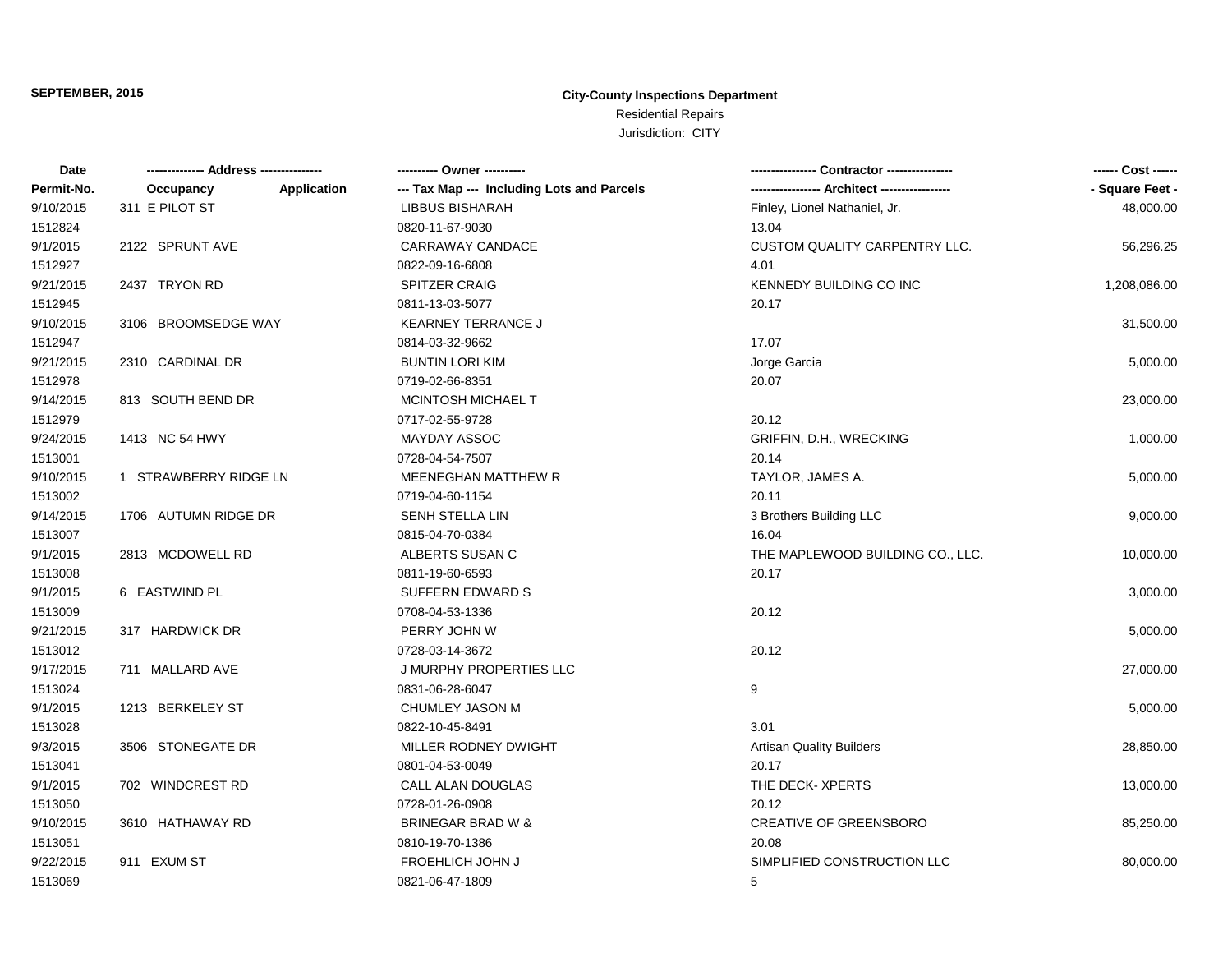| <b>Date</b> |                          | ---------- Owner ----------                |                                 | ------ Cost ------ |
|-------------|--------------------------|--------------------------------------------|---------------------------------|--------------------|
| Permit-No.  | Occupancy<br>Application | --- Tax Map --- Including Lots and Parcels |                                 | - Square Feet -    |
| 9/1/2015    | 1534 HERMITAGE CT        | MCLAUGHLIN CHRISTOPHER B                   | ACANTHUS CONSTRUCTION, LLC      | 19,800.00          |
| 1513070     |                          | 0821-19-52-5434                            | $\overline{7}$                  |                    |
| 9/1/2015    | 307 OLD FOX TRL          | HUBER JAMES N JR                           | <b>Artisan Quality Builders</b> | 11,950.00          |
| 1513071     |                          | 0719-04-60-7276                            | 20.11                           |                    |
| 9/1/2015    | 125 OAKMONT AVE          | <b>HARRINGTON JAMES L</b>                  | RAM JACK LLC                    | 5,700.00           |
| 1513072     |                          | 0739-01-48-1670                            | 20.10                           |                    |
| 9/1/2015    | 3517 FOUR SEASONS DR     | <b>DOSTER CHARLES</b>                      | Restoration Cleaning, Inc.      | 35,924.32          |
| 1513074     |                          | 0820-15-62-0781                            | 20.09                           |                    |
| 9/4/2015    | 2420 BANNER ST           | PENDERGRAFT MATT                           | Turnlight Partners Ltd.         | 6,000.00           |
| 1513086     |                          | 0832-10-36-0621                            | 1.01                            |                    |
| 9/10/2015   | 925 GARCIA AVE           | <b>CONTRERAS JOSE R</b>                    | <b>Ricardo Contreras</b>        | 4,000.00           |
| 1513088     |                          | 0823-07-59-0361                            | 17.10                           |                    |
| 9/1/2015    | 111 W LAVENDER AVE       | <b>FITZPATRICK COURTNEY</b>                | Marcoplos Construction,         | 20,535.00          |
| 1513089     |                          | 0832-09-17-4338                            | 1.02                            |                    |
| 9/2/2015    | 6114 CASTELL DR          | LITTLE ALLEN                               | RAM JACK LLC                    | 3,900.00           |
| 1513090     |                          | 0728-01-27-8054                            | 20.12                           |                    |
| 9/1/2015    | 1011 ESTELLE CT          | OSTERGAARD STEPHEN M                       |                                 | 9,700.00           |
| 1513092     |                          | 0842-17-22-0077                            | 18.01                           |                    |
| 9/1/2015    | 2728 MCDOWELL RD         | MING DAVID Y                               | David Ming & Janet Tcheung      | 5,950.00           |
| 1513093     |                          | 0811-19-61-4768                            | 6                               |                    |
| 9/1/2015    | 1006 SHEPHERD ST         | DAILEY CHRISTOPHER PAUL                    | FOX GENERAL CONTRACTING         | 51,060.00          |
| 1513095     |                          | 0821-11-55-5699                            | $\overline{7}$                  |                    |
| 9/2/2015    | 7009 KNOTTY PINE DR      | JOYCE DAVID L                              | <b>RAM JACK LLC</b>             | 4,500.00           |
| 1513096     |                          | 0708-03-41-2844                            | 20.12                           |                    |
| 9/3/2015    | 4008 COTTONWOOD DR       | FERGUSON DOUG                              | THD AT-HOME SERVICES, INC.      | 10,600.00          |
| 1513097     |                          | 0800-01-27-9878                            | 20.17                           |                    |
| 9/3/2015    | 21 PENNINGTON PL         | <b>WALLACE DOROTHY T</b>                   | Iron Eagle Builders, Inc.       | 75,000.00          |
| 1513098     |                          | 0810-14-44-1397                            | 20.15                           |                    |
| 9/6/2015    | 311 OAKWOOD AVE          | <b>DICKEY GARY C</b>                       | <b>Chris Dickey</b>             | 11,200.00          |
| 1513114     |                          | 0831-09-17-4128                            | 11                              |                    |
| 9/1/2015    | 630 SWIFT CREEK XING     | <b>GRAHAM MICHAEL T</b>                    | MK STICKBUILDERS LLC            | 6,500.00           |
| 1513118     |                          | 0717-02-75-6546                            | 20.12                           |                    |
| 9/3/2015    | 608 N ELIZABETH ST       | <b>OWENS GREGORY LAMONT</b>                | TAYLOR'D LUMBER INC.            | 1,000.00           |
| 1513119     |                          | 0831-05-28-4136                            | 9                               |                    |
| 9/3/2015    | 112 E ENTERPRISE ST      | LEEWORTHY JOE                              | TAYLOR'D LUMBER INC.            | 1,000.00           |
| 1513120     |                          | 0821-16-82-4836                            | 12.01                           |                    |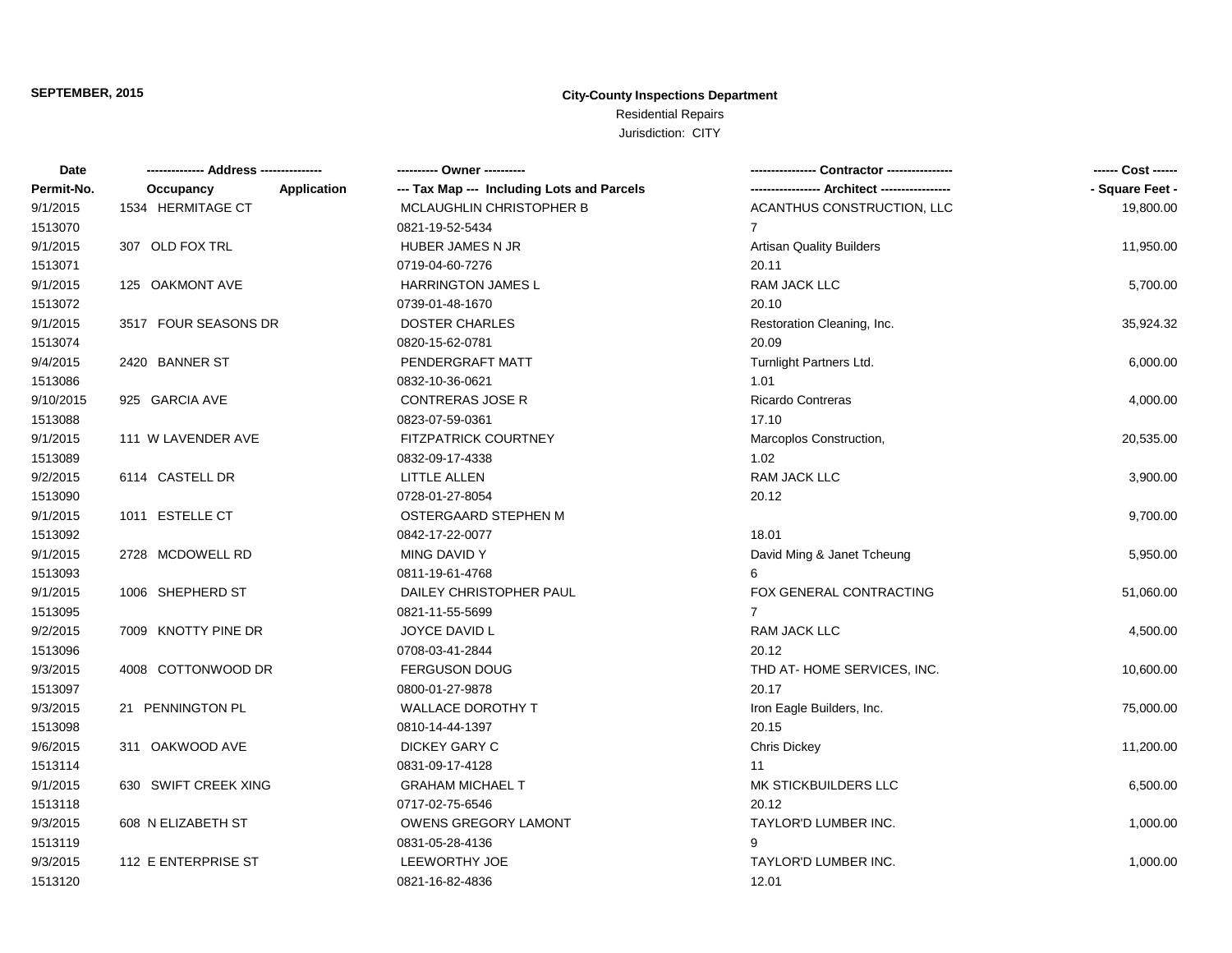| Date       |                      |                    | ---------- Owner ----------                |                                        | ------ Cost ------ |
|------------|----------------------|--------------------|--------------------------------------------|----------------------------------------|--------------------|
| Permit-No. | Occupancy            | <b>Application</b> | --- Tax Map --- Including Lots and Parcels |                                        | - Square Feet -    |
| 9/3/2015   | 114 E ENTERPRISE ST  |                    | <b>OWENS MAXINE WORSLEY</b>                | TAYLOR'D LUMBER INC.                   | 1,000.00           |
| 1513121    |                      |                    | 0821-16-82-4876                            | 12.01                                  |                    |
| 9/3/2015   | 118 E ENTERPRISE ST  |                    | <b>WATSON WILLIAM R JR</b>                 | TAYLOR'D LUMBER INC.                   | 1,000.00           |
| 1513122    |                      |                    | 0821-16-82-5836                            | 12.01                                  |                    |
| 9/1/2015   | 1220 BIVINS ST       |                    | <b>FOSTER SARA J TRUSTEE</b>               | R.G. TEC SECURITIES, INC.              | 45,300.00          |
| 1513125    |                      |                    | 0821-14-43-8324                            | $7^{\circ}$                            |                    |
| 9/1/2015   | 521 BROOKWOOD DR     |                    | <b>CHARPING CAROL S</b>                    | VALUE BUILDING SERVICES, INC.          | 47,630.00          |
| 1513127    |                      |                    | 0820-09-07-7106                            | 20.07                                  |                    |
| 9/8/2015   | 5420 FAYETTEVILLE RD |                    | <b>CITY OF DURHAM</b>                      | ANDRE ALLEN                            | 1,000.00           |
| 1513139    |                      |                    | 0729-03-21-2991                            | 20.11                                  |                    |
| 9/24/2015  | 420 MORRIS ST        |                    | MEASUREMENT DURHAM LLC                     | ReUse Warehouse                        | 1,000.00           |
| 1513149    |                      |                    | 0821-08-89-7407                            | 8.02                                   |                    |
| 9/8/2015   | 926 W TRINITY AVE    |                    | <b>SCOPA PROPERTIES LLC</b>                | Renovision Properties, LLC             | 100,000.00         |
| 1513150    |                      |                    | 0822-19-71-2084                            | 3.02                                   |                    |
| 9/14/2015  | 522 FARM HOUSE LN    |                    | SWEAT LINDA M                              | AKR Builders - Shane Edward Trent, T/A | 1,500.00           |
| 1513159    |                      |                    | 0841-04-91-1702                            | 18.04                                  |                    |
| 9/10/2015  | 3909 NORTHAMPTON RD  |                    | MCCANN JOHN M                              | <b>Bill Phillips</b>                   | 20,600.00          |
| 1513165    |                      |                    | 0719-01-19-3312                            | 20.08                                  |                    |
| 9/10/2015  | 4 TRUMP CT           |                    | <b>RAY THOMAS E</b>                        |                                        | 5,500.00           |
| 1513169    |                      |                    | 0759-03-32-6142                            | 18.05                                  |                    |
| 9/10/2015  | 1012 ROSEHILL AVE    |                    | <b>ONEILL AILSE C</b>                      | John Killeen                           | 750.00             |
| 1513175    |                      |                    | 0822-13-14-4242                            | 4.02                                   |                    |
| 9/8/2015   | 600 HOMELAND AVE     |                    | CREEDMOOR HOLDING CO LLC                   | Builder Services, Inc. of NC           | 95,850.66          |
| 1513183    |                      |                    | 0820-16-74-7406                            | 20.09                                  |                    |
| 9/10/2015  | 6 CLUBSTONE CT       |                    | <b>SILVA HERNAN R</b>                      |                                        | 1,800.00           |
| 1513188    |                      |                    | 0727-02-85-9739                            | 20.13                                  |                    |
| 9/17/2015  | 852 SEDGEFIELD ST    |                    | LYNAM MEGAN L                              | PARKER, DAVID R.                       | 94,510.00          |
| 1513189    |                      |                    | 0822-14-43-6039                            | 3.01                                   |                    |
| 9/14/2015  | 4001 ST MARKS RD     |                    | CADWALLADER ROBERT T JR                    | PARKER, DAVID R.                       | 42,480.00          |
| 1513190    |                      |                    | 0719-01-18-4269                            | 20.08                                  |                    |
| 9/10/2015  | 1109 SCOUT DR        |                    | <b>CARNEY TAMMY L</b>                      | Jeff Schumanski                        | 23,200.00          |
| 1513193    |                      |                    | 0821-16-82-1772                            | 12.01                                  |                    |
| 9/10/2015  | 3722 SUNNY SIDE DR   |                    | <b>SCOGGINS GEORGE R EST</b>               | ALLIED MANAGEMENT GROUP, LLC           | 36,627.00          |
| 1513194    |                      |                    | 0813-03-30-4014                            | 17.07                                  |                    |
| 9/8/2015   | 217 LANDSBURY DR     |                    | EVANS LINDA J                              |                                        | 7,500.00           |
| 1513204    |                      |                    | 0800-02-76-6887                            | 20.17                                  |                    |
|            |                      |                    |                                            |                                        |                    |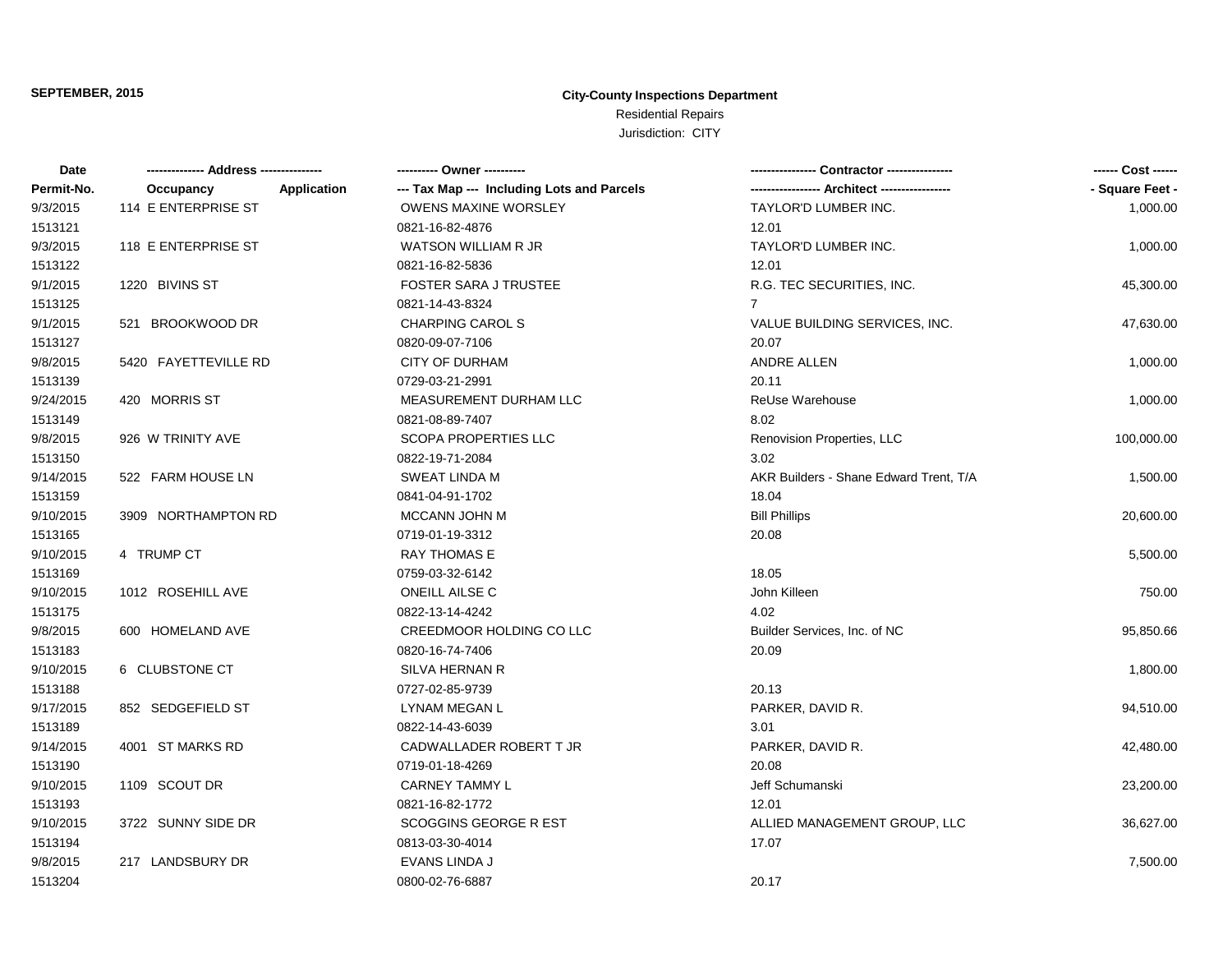| Date       |                                 |                                            |                                     | ------ Cost ------ |
|------------|---------------------------------|--------------------------------------------|-------------------------------------|--------------------|
| Permit-No. | <b>Application</b><br>Occupancy | --- Tax Map --- Including Lots and Parcels | ---- Architect -------              | - Square Feet -    |
| 9/8/2015   | 4022 GRACEVIEW WAY              | <b>OWENS DIANE CRABTREE</b>                | BERINI, JOE F., CONST. CO.          | 35,000.00          |
| 1513206    |                                 | 0803-02-76-4794                            | 17.07                               |                    |
| 9/21/2015  | 1111 HINES FOREST DR            | DUONNOLO JOAN TINGER TRUSTEE               | <b>Trident Building Group</b>       | 10,400.00          |
| 1513214    |                                 | 0769-01-45-4829                            | 19                                  |                    |
| 9/10/2015  | 2715 FAWN AVE                   | HESS SAMMY ROGER                           | RAM JACK LLC                        | 3,050.00           |
| 1513215    |                                 | 0823-17-00-5954                            | 17.05                               |                    |
| 9/10/2015  | 2806 UNIVERSITY DR              | <b>BREWINGTON DEBORAH</b>                  | DODSON CONSTRUCTION CO., INC.       | 19,542.00          |
| 1513217    |                                 | 0810-08-98-7018                            | 20.15                               |                    |
| 9/14/2015  | 2106 WILSON ST                  | POOLE CHARLES ALLAN                        | David Johnson                       | 1,500.00           |
| 1513221    |                                 | 0822-09-16-9106                            | 4.01                                |                    |
| 9/25/2015  | 1002 MONMOUTH AVE               | DIBONA CLAUDIA A                           | Moore's Construction, LLC           | 103,350.00         |
| 1513227    |                                 | 0822-19-71-0483                            | 3.02                                |                    |
| 9/10/2015  | 640 SWIFT CREEK XING            | TOLL NC LP                                 | MK STICKBUILDERS LLC                | 4,500.00           |
| 1513228    |                                 | 0717-02-75-9422                            | 20.12                               |                    |
| 9/10/2015  | 4 TOPEKA CT                     | <b>RIGGINS CAROL</b>                       | Alan Register                       | 1,000.00           |
| 1513234    |                                 | 0729-03-44-4797                            | 20.10                               |                    |
| 9/15/2015  | 2608 ATLANTIC ST                | DAVIDSON HUBEN E                           | THD AT-HOME SERVICES, INC.          | 5,200.00           |
| 1513236    |                                 | 0820-12-87-1317                            | 13.03                               |                    |
| 9/6/2015   | 1834 E GEER ST                  | <b>SCOTT COURTNEY</b>                      | THD AT-HOME SERVICES, INC.          | 5,694.00           |
| 1513237    |                                 | 0842-13-24-1865                            | 18.01                               |                    |
| 9/6/2015   | 145 VICTORIAN OAKS DR           | <b>FONG PHILIP</b>                         | Sierra Structures, Inc.             | 5,900.00           |
| 1513239    |                                 | 0729-03-15-3056                            | 20.11                               |                    |
| 9/21/2015  | 507 MALLARD AVE                 | <b>WARING TYLER DEAN</b>                   | NEW START DEVELOPMENT, LLC          | 118,000.00         |
| 1513250    |                                 | 0831-05-18-8108                            | 11                                  |                    |
| 9/24/2015  | 11 CASSINGTON LN                | L'ENGLE PETER L                            | Mike & Sally Morgan                 | 6,000.00           |
| 1513259    |                                 | 0811-18-31-8502                            | 20.17                               |                    |
| 9/21/2015  | 205 W TRINITY AVE               | MANLY ELIZABETH                            | Craftsman Remodeling, Inc.          | 25,400.00          |
| 1513260    |                                 | 0832-17-00-6810                            | $\overline{2}$                      |                    |
| 9/15/2015  | 5 MINUTEMAN CT                  | FRANZ KATHERINE J                          | CARY RECONSTRUCTION CO., LLC.       | 93,830.00          |
| 1513261    |                                 | 0802-02-88-5206                            | 17.06                               |                    |
| 9/15/2015  | 1132 BENNING ST                 | RODGERS GLENDA H                           | Rebuilding Together of the Triangle | 3,000.00           |
| 1513263    |                                 | 0831-08-99-2926                            | 10.02                               |                    |
| 9/21/2015  | 1013 ESTELLE CT                 | <b>CORAM WILLIAM</b>                       |                                     | 5,524.00           |
| 1513264    |                                 | 0842-17-22-0195                            | 18.01                               |                    |
| 9/21/2015  | 3100 MANCHESTER DR              | <b>EDWARDS CHEBRYLL</b>                    | TRINITY DESIGN BUILD INC            | 156,965.00         |
| 1513274    |                                 | 0820-09-06-2648                            | 20.07                               |                    |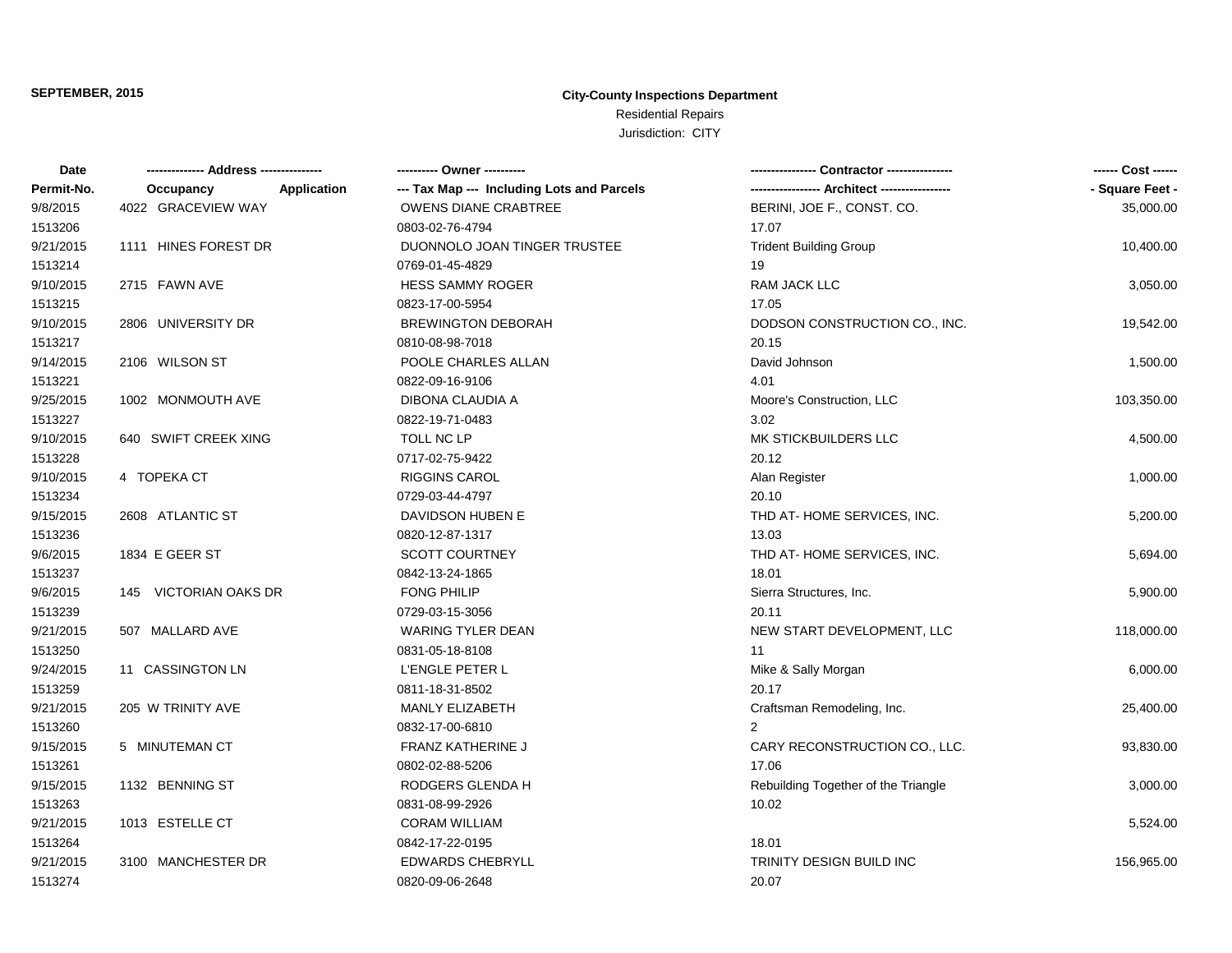| --- Tax Map --- Including Lots and Parcels<br>- Square Feet -<br>Application<br>Occupancy<br>907 CARTER AVE<br>LESINE RODNEY L<br>Turnlight Partners Ltd.<br>6,000.00<br>0840-09-17-9191<br>18.02<br>Mulberry Building Company LLC<br>3348 DENISE ST<br>RALPH ANGELA<br>3,000.00<br>17.05<br>0823-15-64-6664<br><b>HACKNEY CHARLES GORHAM</b><br>ALEXANDER BUILDING & RENOVATION<br>1402 MEADSTON DR<br>5,000.00<br>16.01<br>0835-03-40-3362<br><b>CLODFELTER DRUID M</b><br>203 CEDAR RIDGE WAY<br>Buildex Pro L.L.C.<br>47,550.00<br>17.07<br>0813-04-54-4376<br>607 WATTS ST<br><b>BARRON WALTER JAMES</b><br>Pruitt Building Co.<br>60,220.00<br>0822-19-61-1576<br>3.02<br>3106 BROOMSEDGE WAY<br><b>KEARNEY TERRANCE J</b><br>17,000.00<br>17.07<br>0814-03-32-9662<br>910 CHANCELLORS RIDGE DR<br><b>MCDANIEL DAVID S</b><br>Hegeman & Sons Home Improvement, LLC<br>7,700.00<br>0717-01-47-5625<br>20.12<br>2212 CHAUTAUQUA AVE<br>KLUTTZ CASSIE JOHNSON EST<br>Leonine Building Solutions, LLC<br>54,107.78<br>0820-08-88-1803<br>13.03<br>2 SINCLAIR CIR<br>MCKINNEY KIMBERLY ERIN<br>AAPCO OF RICHMOND-WEST, INC., T/A SOLAR<br>8,000.00<br>20.17<br>0801-04-54-4575<br>5308 PARTRIDGE ST<br>LUNSFORD GLENNIE C<br>18,800.00<br>17.08<br>0824-04-84-5541<br>1126 STONEBRIDGE DR<br>CARRINGTON JAMES E JR<br>CARRINGTON PAINTING & CONTRACTING<br>18,000.00<br>0846-03-13-8707<br>21<br>917 WADESBORO ST<br><b>QNP LYNNHAVEN LLC</b><br>NEO DEVELOPMENT, LLC.<br>56,565.00<br>18.02<br>0840-06-49-7835<br>A.G. BUILDERS<br>1132 WOODBURN RD<br><b>BUCKLEY STEPHEN GERARD</b><br>48,905.00<br>6<br>0811-20-72-7161<br>3422 COTTONWOOD DR<br><b>ROSS DONALD W</b><br><b>Faulkner Construction</b><br>11,400.00<br>0800-02-67-1981<br>20.17<br>601 LINWOOD AVE<br><b>MN VENTURES LLC</b><br><b>MO NOUKHALY</b><br>600.00<br>13.01<br>0831-17-02-2110<br>RAM JACK LLC<br>1153 BELFAIR WAY<br><b>GOTTERT COLBY C</b><br>4,900.00<br>0708-03-02-5477<br>20.12<br>410 N HYDE PARK AVE<br><b>VCIG HOLDINGS LLC</b><br><b>Edward Warren</b><br>15,000.00<br>0831-11-55-0164<br>10.01<br>11 DRAKESWAY CT<br>DIETEL KENNETH W JR<br>WINGATE CONSTRUCTION LLC<br>6,000.00<br>0739-03-10-1335<br>20.10 | Date       |  | ------ Cost ------ |
|-----------------------------------------------------------------------------------------------------------------------------------------------------------------------------------------------------------------------------------------------------------------------------------------------------------------------------------------------------------------------------------------------------------------------------------------------------------------------------------------------------------------------------------------------------------------------------------------------------------------------------------------------------------------------------------------------------------------------------------------------------------------------------------------------------------------------------------------------------------------------------------------------------------------------------------------------------------------------------------------------------------------------------------------------------------------------------------------------------------------------------------------------------------------------------------------------------------------------------------------------------------------------------------------------------------------------------------------------------------------------------------------------------------------------------------------------------------------------------------------------------------------------------------------------------------------------------------------------------------------------------------------------------------------------------------------------------------------------------------------------------------------------------------------------------------------------------------------------------------------------------------------------------------------------------------------------------------------------------------------------------------------------------------------------------------------------------------------------------------------------------------------------------------------------------------------------------|------------|--|--------------------|
|                                                                                                                                                                                                                                                                                                                                                                                                                                                                                                                                                                                                                                                                                                                                                                                                                                                                                                                                                                                                                                                                                                                                                                                                                                                                                                                                                                                                                                                                                                                                                                                                                                                                                                                                                                                                                                                                                                                                                                                                                                                                                                                                                                                                     | Permit-No. |  |                    |
|                                                                                                                                                                                                                                                                                                                                                                                                                                                                                                                                                                                                                                                                                                                                                                                                                                                                                                                                                                                                                                                                                                                                                                                                                                                                                                                                                                                                                                                                                                                                                                                                                                                                                                                                                                                                                                                                                                                                                                                                                                                                                                                                                                                                     | 9/17/2015  |  |                    |
|                                                                                                                                                                                                                                                                                                                                                                                                                                                                                                                                                                                                                                                                                                                                                                                                                                                                                                                                                                                                                                                                                                                                                                                                                                                                                                                                                                                                                                                                                                                                                                                                                                                                                                                                                                                                                                                                                                                                                                                                                                                                                                                                                                                                     | 1513275    |  |                    |
|                                                                                                                                                                                                                                                                                                                                                                                                                                                                                                                                                                                                                                                                                                                                                                                                                                                                                                                                                                                                                                                                                                                                                                                                                                                                                                                                                                                                                                                                                                                                                                                                                                                                                                                                                                                                                                                                                                                                                                                                                                                                                                                                                                                                     | 9/22/2015  |  |                    |
|                                                                                                                                                                                                                                                                                                                                                                                                                                                                                                                                                                                                                                                                                                                                                                                                                                                                                                                                                                                                                                                                                                                                                                                                                                                                                                                                                                                                                                                                                                                                                                                                                                                                                                                                                                                                                                                                                                                                                                                                                                                                                                                                                                                                     | 1513277    |  |                    |
|                                                                                                                                                                                                                                                                                                                                                                                                                                                                                                                                                                                                                                                                                                                                                                                                                                                                                                                                                                                                                                                                                                                                                                                                                                                                                                                                                                                                                                                                                                                                                                                                                                                                                                                                                                                                                                                                                                                                                                                                                                                                                                                                                                                                     | 9/17/2015  |  |                    |
|                                                                                                                                                                                                                                                                                                                                                                                                                                                                                                                                                                                                                                                                                                                                                                                                                                                                                                                                                                                                                                                                                                                                                                                                                                                                                                                                                                                                                                                                                                                                                                                                                                                                                                                                                                                                                                                                                                                                                                                                                                                                                                                                                                                                     | 1513278    |  |                    |
|                                                                                                                                                                                                                                                                                                                                                                                                                                                                                                                                                                                                                                                                                                                                                                                                                                                                                                                                                                                                                                                                                                                                                                                                                                                                                                                                                                                                                                                                                                                                                                                                                                                                                                                                                                                                                                                                                                                                                                                                                                                                                                                                                                                                     | 9/15/2015  |  |                    |
|                                                                                                                                                                                                                                                                                                                                                                                                                                                                                                                                                                                                                                                                                                                                                                                                                                                                                                                                                                                                                                                                                                                                                                                                                                                                                                                                                                                                                                                                                                                                                                                                                                                                                                                                                                                                                                                                                                                                                                                                                                                                                                                                                                                                     | 1513279    |  |                    |
|                                                                                                                                                                                                                                                                                                                                                                                                                                                                                                                                                                                                                                                                                                                                                                                                                                                                                                                                                                                                                                                                                                                                                                                                                                                                                                                                                                                                                                                                                                                                                                                                                                                                                                                                                                                                                                                                                                                                                                                                                                                                                                                                                                                                     | 9/15/2015  |  |                    |
|                                                                                                                                                                                                                                                                                                                                                                                                                                                                                                                                                                                                                                                                                                                                                                                                                                                                                                                                                                                                                                                                                                                                                                                                                                                                                                                                                                                                                                                                                                                                                                                                                                                                                                                                                                                                                                                                                                                                                                                                                                                                                                                                                                                                     | 1513284    |  |                    |
|                                                                                                                                                                                                                                                                                                                                                                                                                                                                                                                                                                                                                                                                                                                                                                                                                                                                                                                                                                                                                                                                                                                                                                                                                                                                                                                                                                                                                                                                                                                                                                                                                                                                                                                                                                                                                                                                                                                                                                                                                                                                                                                                                                                                     | 9/10/2015  |  |                    |
|                                                                                                                                                                                                                                                                                                                                                                                                                                                                                                                                                                                                                                                                                                                                                                                                                                                                                                                                                                                                                                                                                                                                                                                                                                                                                                                                                                                                                                                                                                                                                                                                                                                                                                                                                                                                                                                                                                                                                                                                                                                                                                                                                                                                     | 1513288    |  |                    |
|                                                                                                                                                                                                                                                                                                                                                                                                                                                                                                                                                                                                                                                                                                                                                                                                                                                                                                                                                                                                                                                                                                                                                                                                                                                                                                                                                                                                                                                                                                                                                                                                                                                                                                                                                                                                                                                                                                                                                                                                                                                                                                                                                                                                     | 9/15/2015  |  |                    |
|                                                                                                                                                                                                                                                                                                                                                                                                                                                                                                                                                                                                                                                                                                                                                                                                                                                                                                                                                                                                                                                                                                                                                                                                                                                                                                                                                                                                                                                                                                                                                                                                                                                                                                                                                                                                                                                                                                                                                                                                                                                                                                                                                                                                     | 1513290    |  |                    |
|                                                                                                                                                                                                                                                                                                                                                                                                                                                                                                                                                                                                                                                                                                                                                                                                                                                                                                                                                                                                                                                                                                                                                                                                                                                                                                                                                                                                                                                                                                                                                                                                                                                                                                                                                                                                                                                                                                                                                                                                                                                                                                                                                                                                     | 9/24/2015  |  |                    |
|                                                                                                                                                                                                                                                                                                                                                                                                                                                                                                                                                                                                                                                                                                                                                                                                                                                                                                                                                                                                                                                                                                                                                                                                                                                                                                                                                                                                                                                                                                                                                                                                                                                                                                                                                                                                                                                                                                                                                                                                                                                                                                                                                                                                     | 1513292    |  |                    |
|                                                                                                                                                                                                                                                                                                                                                                                                                                                                                                                                                                                                                                                                                                                                                                                                                                                                                                                                                                                                                                                                                                                                                                                                                                                                                                                                                                                                                                                                                                                                                                                                                                                                                                                                                                                                                                                                                                                                                                                                                                                                                                                                                                                                     | 9/21/2015  |  |                    |
|                                                                                                                                                                                                                                                                                                                                                                                                                                                                                                                                                                                                                                                                                                                                                                                                                                                                                                                                                                                                                                                                                                                                                                                                                                                                                                                                                                                                                                                                                                                                                                                                                                                                                                                                                                                                                                                                                                                                                                                                                                                                                                                                                                                                     | 1513293    |  |                    |
|                                                                                                                                                                                                                                                                                                                                                                                                                                                                                                                                                                                                                                                                                                                                                                                                                                                                                                                                                                                                                                                                                                                                                                                                                                                                                                                                                                                                                                                                                                                                                                                                                                                                                                                                                                                                                                                                                                                                                                                                                                                                                                                                                                                                     | 9/22/2015  |  |                    |
|                                                                                                                                                                                                                                                                                                                                                                                                                                                                                                                                                                                                                                                                                                                                                                                                                                                                                                                                                                                                                                                                                                                                                                                                                                                                                                                                                                                                                                                                                                                                                                                                                                                                                                                                                                                                                                                                                                                                                                                                                                                                                                                                                                                                     | 1513316    |  |                    |
|                                                                                                                                                                                                                                                                                                                                                                                                                                                                                                                                                                                                                                                                                                                                                                                                                                                                                                                                                                                                                                                                                                                                                                                                                                                                                                                                                                                                                                                                                                                                                                                                                                                                                                                                                                                                                                                                                                                                                                                                                                                                                                                                                                                                     | 9/17/2015  |  |                    |
|                                                                                                                                                                                                                                                                                                                                                                                                                                                                                                                                                                                                                                                                                                                                                                                                                                                                                                                                                                                                                                                                                                                                                                                                                                                                                                                                                                                                                                                                                                                                                                                                                                                                                                                                                                                                                                                                                                                                                                                                                                                                                                                                                                                                     | 1513318    |  |                    |
|                                                                                                                                                                                                                                                                                                                                                                                                                                                                                                                                                                                                                                                                                                                                                                                                                                                                                                                                                                                                                                                                                                                                                                                                                                                                                                                                                                                                                                                                                                                                                                                                                                                                                                                                                                                                                                                                                                                                                                                                                                                                                                                                                                                                     | 9/25/2015  |  |                    |
|                                                                                                                                                                                                                                                                                                                                                                                                                                                                                                                                                                                                                                                                                                                                                                                                                                                                                                                                                                                                                                                                                                                                                                                                                                                                                                                                                                                                                                                                                                                                                                                                                                                                                                                                                                                                                                                                                                                                                                                                                                                                                                                                                                                                     | 1513331    |  |                    |
|                                                                                                                                                                                                                                                                                                                                                                                                                                                                                                                                                                                                                                                                                                                                                                                                                                                                                                                                                                                                                                                                                                                                                                                                                                                                                                                                                                                                                                                                                                                                                                                                                                                                                                                                                                                                                                                                                                                                                                                                                                                                                                                                                                                                     | 9/22/2015  |  |                    |
|                                                                                                                                                                                                                                                                                                                                                                                                                                                                                                                                                                                                                                                                                                                                                                                                                                                                                                                                                                                                                                                                                                                                                                                                                                                                                                                                                                                                                                                                                                                                                                                                                                                                                                                                                                                                                                                                                                                                                                                                                                                                                                                                                                                                     | 1513338    |  |                    |
|                                                                                                                                                                                                                                                                                                                                                                                                                                                                                                                                                                                                                                                                                                                                                                                                                                                                                                                                                                                                                                                                                                                                                                                                                                                                                                                                                                                                                                                                                                                                                                                                                                                                                                                                                                                                                                                                                                                                                                                                                                                                                                                                                                                                     | 9/22/2015  |  |                    |
|                                                                                                                                                                                                                                                                                                                                                                                                                                                                                                                                                                                                                                                                                                                                                                                                                                                                                                                                                                                                                                                                                                                                                                                                                                                                                                                                                                                                                                                                                                                                                                                                                                                                                                                                                                                                                                                                                                                                                                                                                                                                                                                                                                                                     | 1513341    |  |                    |
|                                                                                                                                                                                                                                                                                                                                                                                                                                                                                                                                                                                                                                                                                                                                                                                                                                                                                                                                                                                                                                                                                                                                                                                                                                                                                                                                                                                                                                                                                                                                                                                                                                                                                                                                                                                                                                                                                                                                                                                                                                                                                                                                                                                                     | 9/22/2015  |  |                    |
|                                                                                                                                                                                                                                                                                                                                                                                                                                                                                                                                                                                                                                                                                                                                                                                                                                                                                                                                                                                                                                                                                                                                                                                                                                                                                                                                                                                                                                                                                                                                                                                                                                                                                                                                                                                                                                                                                                                                                                                                                                                                                                                                                                                                     | 1513342    |  |                    |
|                                                                                                                                                                                                                                                                                                                                                                                                                                                                                                                                                                                                                                                                                                                                                                                                                                                                                                                                                                                                                                                                                                                                                                                                                                                                                                                                                                                                                                                                                                                                                                                                                                                                                                                                                                                                                                                                                                                                                                                                                                                                                                                                                                                                     | 9/21/2015  |  |                    |
|                                                                                                                                                                                                                                                                                                                                                                                                                                                                                                                                                                                                                                                                                                                                                                                                                                                                                                                                                                                                                                                                                                                                                                                                                                                                                                                                                                                                                                                                                                                                                                                                                                                                                                                                                                                                                                                                                                                                                                                                                                                                                                                                                                                                     | 1513343    |  |                    |
|                                                                                                                                                                                                                                                                                                                                                                                                                                                                                                                                                                                                                                                                                                                                                                                                                                                                                                                                                                                                                                                                                                                                                                                                                                                                                                                                                                                                                                                                                                                                                                                                                                                                                                                                                                                                                                                                                                                                                                                                                                                                                                                                                                                                     | 9/21/2015  |  |                    |
|                                                                                                                                                                                                                                                                                                                                                                                                                                                                                                                                                                                                                                                                                                                                                                                                                                                                                                                                                                                                                                                                                                                                                                                                                                                                                                                                                                                                                                                                                                                                                                                                                                                                                                                                                                                                                                                                                                                                                                                                                                                                                                                                                                                                     | 1513344    |  |                    |
|                                                                                                                                                                                                                                                                                                                                                                                                                                                                                                                                                                                                                                                                                                                                                                                                                                                                                                                                                                                                                                                                                                                                                                                                                                                                                                                                                                                                                                                                                                                                                                                                                                                                                                                                                                                                                                                                                                                                                                                                                                                                                                                                                                                                     | 9/21/2015  |  |                    |
|                                                                                                                                                                                                                                                                                                                                                                                                                                                                                                                                                                                                                                                                                                                                                                                                                                                                                                                                                                                                                                                                                                                                                                                                                                                                                                                                                                                                                                                                                                                                                                                                                                                                                                                                                                                                                                                                                                                                                                                                                                                                                                                                                                                                     | 1513345    |  |                    |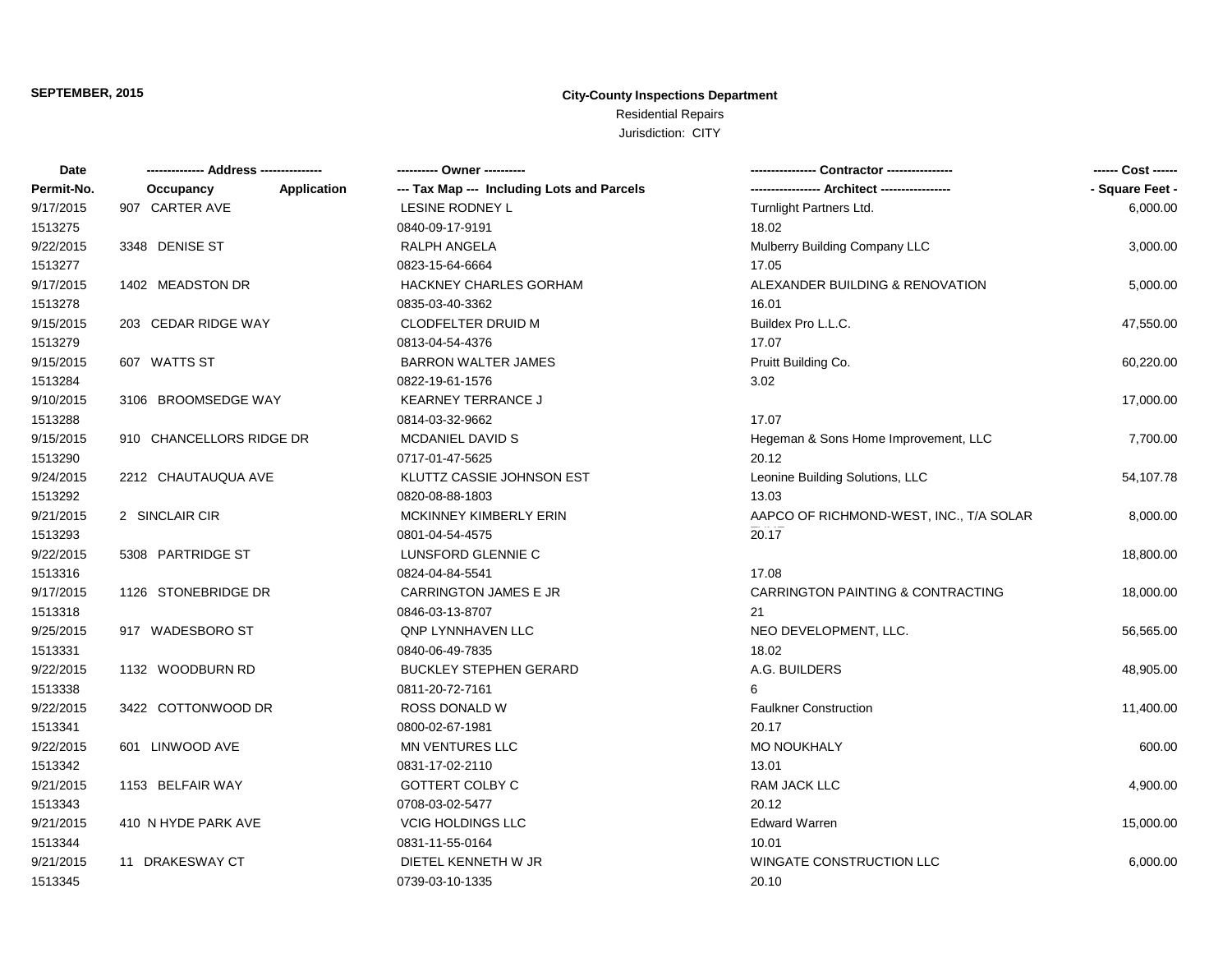| Date       |                      |                    | ---------- Owner ----------                |                                          | ------ Cost ------ |
|------------|----------------------|--------------------|--------------------------------------------|------------------------------------------|--------------------|
| Permit-No. | Occupancy            | <b>Application</b> | --- Tax Map --- Including Lots and Parcels | --- Architect -----------------          | - Square Feet -    |
| 9/21/2015  | 706 CARROLL ST       |                    | <b>CARMON SANDRA K</b>                     | Jamison Builders - James M. Daniels, T/A | 1,000.00           |
| 1513346    |                      |                    | 0821-10-47-8114                            | 5                                        |                    |
| 9/21/2015  | 611 S BUCHANAN BLVD  |                    | <b>RLS HOLDINGS LLC</b>                    | Jamison Builders - James M. Daniels, T/A | 1,000.00           |
| 1513347    |                      |                    | 0821-11-57-1483                            | 5                                        |                    |
| 9/24/2015  | 2011 SPRUNT AVE      |                    | MEGHDADPOUR SUSANNE                        | W. D. OSBORNE GENERAL CONTRACTOR, INC.   | 96,000.00          |
| 1513362    |                      |                    | 0822-10-26-7624                            | 4.01                                     |                    |
| 9/30/2015  | 4230 GARRETT RD      |                    | RCP WELLINGTON TWO LLC                     | A Approved Siding & Window, Co.          | 11,325.46          |
| 1513364    |                      |                    | 0800-04-63-8427                            | 20.16                                    |                    |
| 9/30/2015  | 4230 GARRETT RD      |                    | RCP WELLINGTON TWO LLC                     | A Approved Siding & Window, Co.          | 10,159.30          |
| 1513365    |                      |                    | 0800-04-63-8427                            | 20.16                                    |                    |
| 9/30/2015  | 4230 GARRETT RD      |                    | <b>RCP WELLINGTON TWO LLC</b>              | A Approved Siding & Window, Co.          | 12,953.33          |
| 1513366    |                      |                    | 0800-04-63-8427                            | 20.16                                    |                    |
| 9/28/2015  | 113 ARTHUR LN        |                    | ANDORFER JOHN B                            | Jay Andorfer                             | 27,700.00          |
| 1513369    |                      |                    | 0812-01-06-4686                            | 17.06                                    |                    |
| 9/28/2015  | 1427 COLE MILL RD    |                    | RAWLINGS DUSTIN A                          |                                          | 2,500.00           |
| 1513370    |                      |                    | 0813-03-31-8063                            | 17.07                                    |                    |
| 9/24/2015  | 1623 TIMBER WOLF DR  |                    | SIDHU JAGRAJ S                             | Mark Snyder                              | 12,000.00          |
| 1513374    |                      |                    | 0718-03-40-2285                            | 20.12                                    |                    |
| 9/28/2015  | 201 ALLGOOD ST       |                    | <b>BOLDEN ERVIN JR</b>                     | THD AT-HOME SERVICES, INC.               | 6,200.00           |
| 1513375    |                      |                    | 0833-18-32-7384                            | 17.09                                    |                    |
| 9/29/2015  | 3530 HAMSTEAD CT     |                    | DAVIDSON WILLIAM E                         | William & Carole Davidson                | 4,000.00           |
| 1513384    |                      |                    | 0810-20-80-9328                            | 20.07                                    |                    |
| 9/25/2015  | 2722 NEWQUAY ST      |                    | YOUNG JOHN R IV                            | Prince & Sons, Inc.                      | 10,996.42          |
| 1513385    |                      |                    | 0803-04-54-9668                            | 17.07                                    |                    |
| 9/28/2015  | 2710 MCDOWELL RD     |                    | PORPORATO AMILCARE M                       |                                          | 6,500.00           |
| 1513386    |                      |                    | 0811-19-62-5281                            | 6                                        |                    |
| 9/29/2015  | 4026 DOVER RD        |                    | CARVER MARVIN J III                        | BIG WOODS REMODELING COMPANY T/A         | 25,000.00          |
| 1513394    |                      |                    | 0719-02-67-3605                            | 20.08                                    |                    |
| 9/29/2015  | 119 E CORNWALLIS RD  |                    | <b>GALVAN ROSA E</b>                       | Leonine Building Solutions, LLC          | 26,800.00          |
| 1513396    |                      |                    | 0820-11-46-8172                            | 13.04                                    |                    |
| 9/24/2015  | 609 HIDDENBROOK DR   |                    | SHERRON WILLIAM J JR                       | Holcomb Demolition, Inc., Cecil          | 1,000.00           |
| 1513398    |                      |                    | 0860-01-07-6251                            | 18.05                                    |                    |
| 9/28/2015  | 1305 GEORGIA AVE     |                    | <b>GRAMBOW STEVEN C</b>                    | Dreps Construction, LLC, Matt            | 50,000.00          |
| 1513399    |                      |                    | 0812-12-95-6817                            | 4.01                                     |                    |
| 9/29/2015  | 622 SWIFT CREEK XING |                    | TOLL NC LP                                 | MK STICKBUILDERS LLC                     | 4,500.00           |
| 1513400    |                      |                    | 0717-02-75-4930                            | 20.12                                    |                    |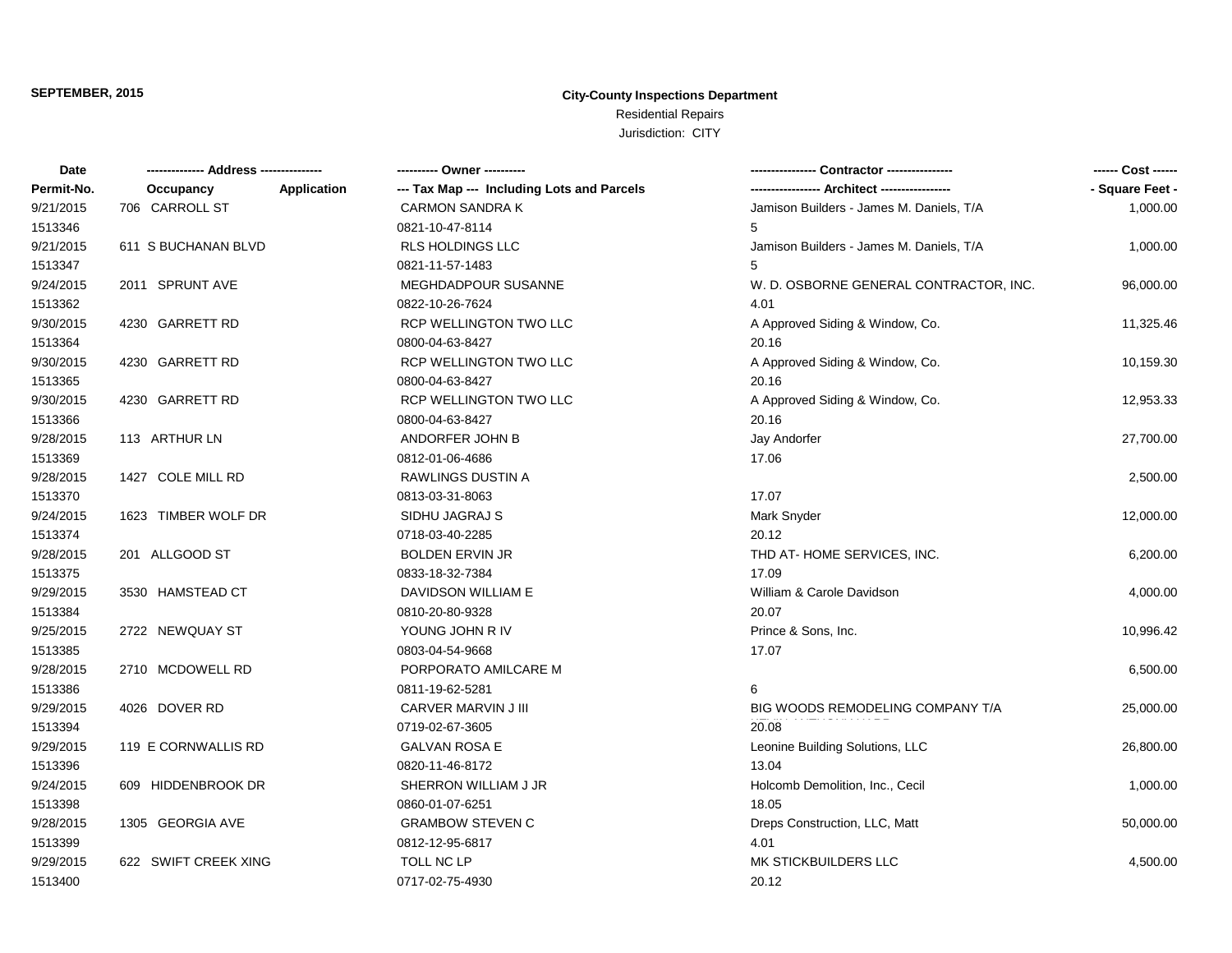| Date       |                         | ---------- Owner ----------                               |                                             | ------ Cost ------ |
|------------|-------------------------|-----------------------------------------------------------|---------------------------------------------|--------------------|
| Permit-No. | Occupancy               | Application<br>--- Tax Map --- Including Lots and Parcels | ---------------- Architect ---------------- | - Square Feet -    |
| 9/24/2015  | 323 SWIFT CREEK XING    | TOLL NC LP                                                | MK STICKBUILDERS LLC                        | 4,500.00           |
| 1513401    |                         | 0717-02-75-8228                                           | 20.12                                       |                    |
| 9/24/2015  | 914 E CLUB BLVD         | PETERSON FRAIZER S                                        | <b>MIKE LOVE</b>                            | 1,100.00           |
| 1513411    |                         | 0832-11-57-7009                                           | 1.01                                        |                    |
| 9/24/2015  | 4014 WESTFIELD DR       | <b>CONNELL GEORGE H</b>                                   | POWER LIFT FOUNDATION REPAIR - T/A BOLIN    | 3,700.00           |
| 1513412    |                         | 0812-01-05-8029                                           | 17.06                                       |                    |
| 9/24/2015  | 107 W CLUB BLVD         | <b>GLASER VALERIE A</b>                                   | Turnlight Partners Ltd.                     | 7,200.00           |
| 1513413    |                         | 0832-09-15-5958                                           | 1.02                                        |                    |
| 9/28/2015  | 1212 SPRUCE ST          | FELDER FRANK CHRISTIAN                                    | Home By Design, LLC                         | 2,500.00           |
| 1513415    |                         | 0831-07-58-6301                                           | 10.02                                       |                    |
| 9/24/2015  | 5022 GUESS RD           | <b>GARRARD DEBORAH B</b>                                  | <b>JA Ferrell</b>                           | 1,000.00           |
| 1513418    |                         | 0824-01-08-4864                                           | 16.03                                       |                    |
| 9/24/2015  | 5014 GUESS RD           | <b>GARRARD DEBORAH B</b>                                  | <b>JA Ferrell</b>                           | 1,000.00           |
| 1513419    |                         | 0824-01-08-5795                                           | 16.03                                       |                    |
| 9/25/2015  | 2613 FERRAND RD         | SEALY KENNETH E JR                                        | REGIONAL WATERPROOFING CO INC               | 11,046.60          |
| 1513431    |                         | 0803-04-73-3884                                           | 17.07                                       |                    |
| 9/24/2015  | 18 COTTAGE WOODS CT     | <b>HODGES ERIC A</b>                                      | Mike Adams Construction                     | 7,500.00           |
| 1513433    |                         | 0729-03-12-4488                                           | 20.11                                       |                    |
| 9/22/2015  | 1206 LIBERTY ST         | <b>MORENO TOMAS A</b>                                     | <b>DANIEL RIOS</b>                          | 105,000.00         |
| 1513435    |                         | 0831-11-56-6151                                           | 10.01                                       |                    |
| 9/22/2015  | 5500 FORTUNES RIDGE DR  | LTH INVESTMENTS LLC                                       | Roach-Lamburg Roofing                       | 6,000.00           |
| 1513441    |                         | 0729-03-01-8900                                           | 20.11                                       |                    |
| 9/28/2015  | 8 HIGHROCK CT           | <b>TISCI ROBERT JOSEPH</b>                                | Home By Design, LLC                         | 5,800.00           |
| 1513444    |                         | 0729-03-41-2310                                           | 20.12                                       |                    |
| 9/29/2015  | 824 E FOREST HILLS BLVD | <b>SCHMITZ ROBERT L</b>                                   | <b>Condie Construction Corporation</b>      | 64,595.00          |
| 1513448    |                         | 0821-15-62-5688                                           | $7^{\circ}$                                 |                    |
| 9/29/2015  | 4 NADEAU CT             | <b>SUGGS DEMETRESS L</b>                                  | KINGSFORD HOME IMPROVEMENT                  | 3,075.00           |
| 1513471    |                         | 0842-03-22-6815                                           | 18.01                                       |                    |
| 9/28/2015  | 2723 UNIVERSITY DR      | <b>MAYNOR BENJAMIN W</b>                                  | J & J Construction                          | 7,402.60           |
| 1513472    |                         | 0820-05-08-4012                                           | 20.07                                       |                    |
| 9/28/2015  | 3300 SHAFTSBURY ST      | <b>BOOTH WILLIAM A</b>                                    | Michael Sherman                             | 6,000.00           |
| 1513482    |                         | 0823-15-55-8080                                           | 17.05                                       |                    |
| 9/28/2015  | 306 LYRIC ST            | <b>CIRAK MEHMET</b>                                       | Skiba Renovations                           | 1,000.00           |
| 1513483    |                         | 0831-05-29-0444                                           | 9                                           |                    |
| 9/28/2015  | 811 CENTER ST           | DAYE PAUL BERNARD                                         | DayeCo Construction, LLC                    | 80,000.00          |
| 1513484    |                         | 0842-03-20-6981                                           | 18.01                                       |                    |
|            |                         |                                                           |                                             |                    |